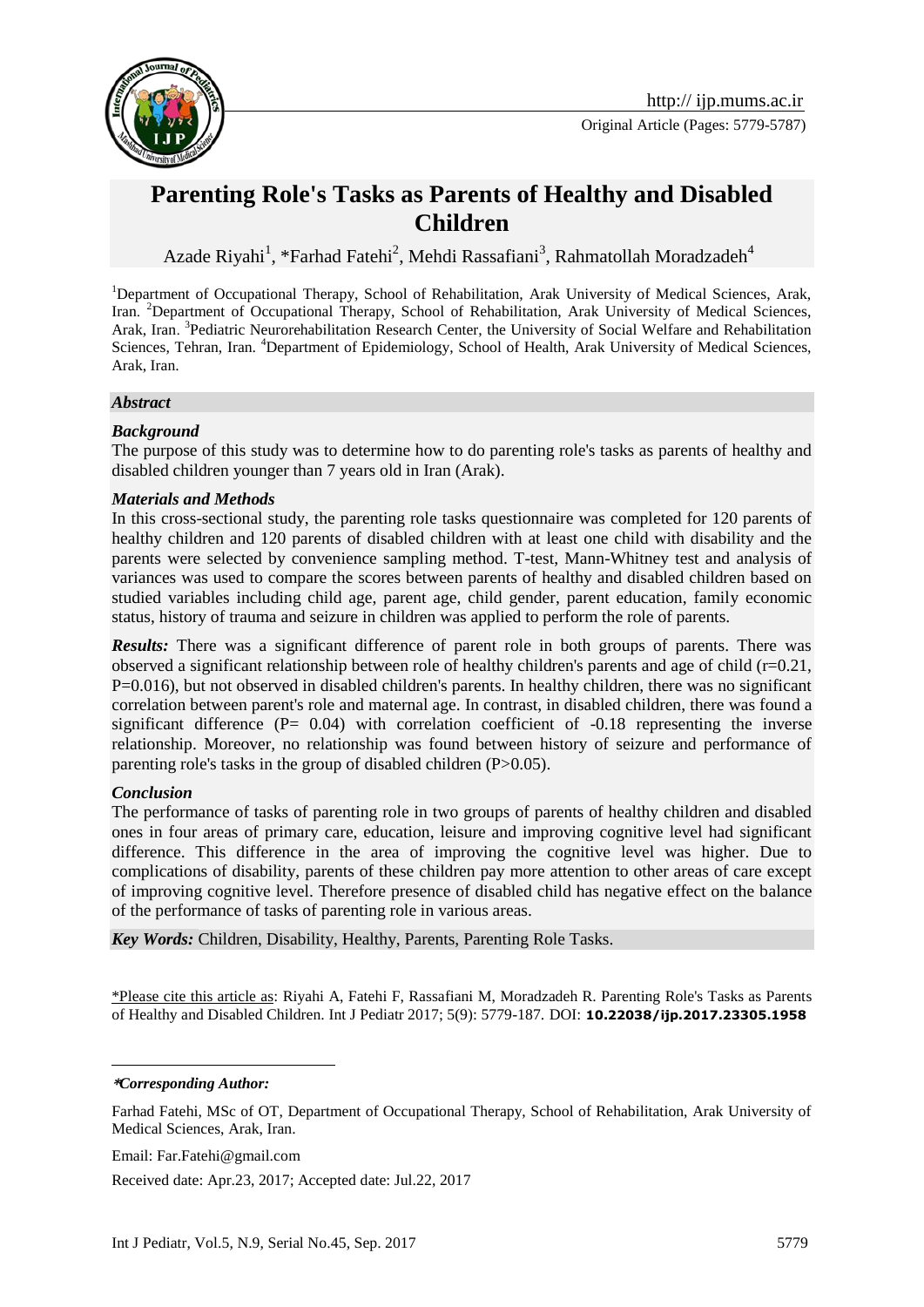# **1- INTRODUCTION**

 Parents as the main component of society have an important role on the child's life. Parents ensure the present and future life of their children [\(1\)](#page-7-0). Attitudes and behavior of parents can facilitate or hinder the development of children. The role of parents has crucially genetic and environmental influences on children and they must obey the direction and guidance, training and orientation of their parents because of purposeful and thoughtful function of education [\(2-4\)](#page-7-1). Family is a social system so that any disruption induced by its members results in disrupting the whole system, at the time of disorder, the role of parents become highlighted in order to solve problems [\(5-7\)](#page-7-2). Mental or physical disability of children may induce negative consequences and lead to parental depression, feeling of having limited parenting role, lack of competence in parenting, and poor emotional ties between children and the parents. It may even cause more negative relationship of the children with their siblings, high levels of family stress, higher levels of divorce and disintegration of family ties and a heavy economic burden [\(8,](#page-8-0) [9\)](#page-8-1).

Moreover, continuation of this situation may lead to family disintegration and rejection of children with disabilities and mental health status of families faces with major challenges [\(1,](#page-7-0) [10\)](#page-8-2). It is necessary to prevent the occurrence of such problems at the right time and with the necessary measures. This is not practical except complete understanding of families and people with disabilities are available and programs are selected with respect to this information and knowledge [\(11,](#page-8-3) [12\)](#page-8-4). Imbalance in parenting roles leads to serious mental, emotional and physical damage to a child. Recent studies have shown that parents of children with special difficulties cannot pay attention to all of their roles properly. These parents spend most of their time on taking care of their children therefore, their roles have changed and some of them are less highlighted and also their life satisfaction has reduced [\(13-15\)](#page-8-5). For the first time, Kilhofner (1997), expressed the definition of parenting role with the concepts of occupational therapy by the Model of Human Occupation. This model focuses on a holistic approach to people with various needs throughout their life, and also has special attention on the mind-body connection and the impact of this relationship on motivation (as the internal factor) and implementation of activities (as the external factor). Kilhofner has classified these variables into three subsystems including Will, Habit, and Administrative capacity. Will includes a source of motivation for work and activity and consists of three parts of values, interests and perception of one's self. Habit includes performing actions in a continuous repetitive form, which is consists of two parts of habit and roles. Administrative capacity covers physical and mental ability to perform activities [\(16\)](#page-8-6). As mentioned above, role is classified in the subsystem of habit.

Model of Human Occupation (MOHO) defines the role as a unified and coherent factor of social and personal status as a relationship between person's behavior and attitude. The role of parents is defined based on a group of habits because children are born without any internalized model and receive the parents' attention in the patterns of eating, sleeping, etc. These roles will become routine for parents and children by repeating many times. According to this model, roles of people are formed based on their attitudes and actions as well as paying more attention to one role may lessen paying attention to others. In addition, the roles of people can be altered based on disability [\(16\)](#page-8-6). Tools used in this model are to examine the function of works such as worker role,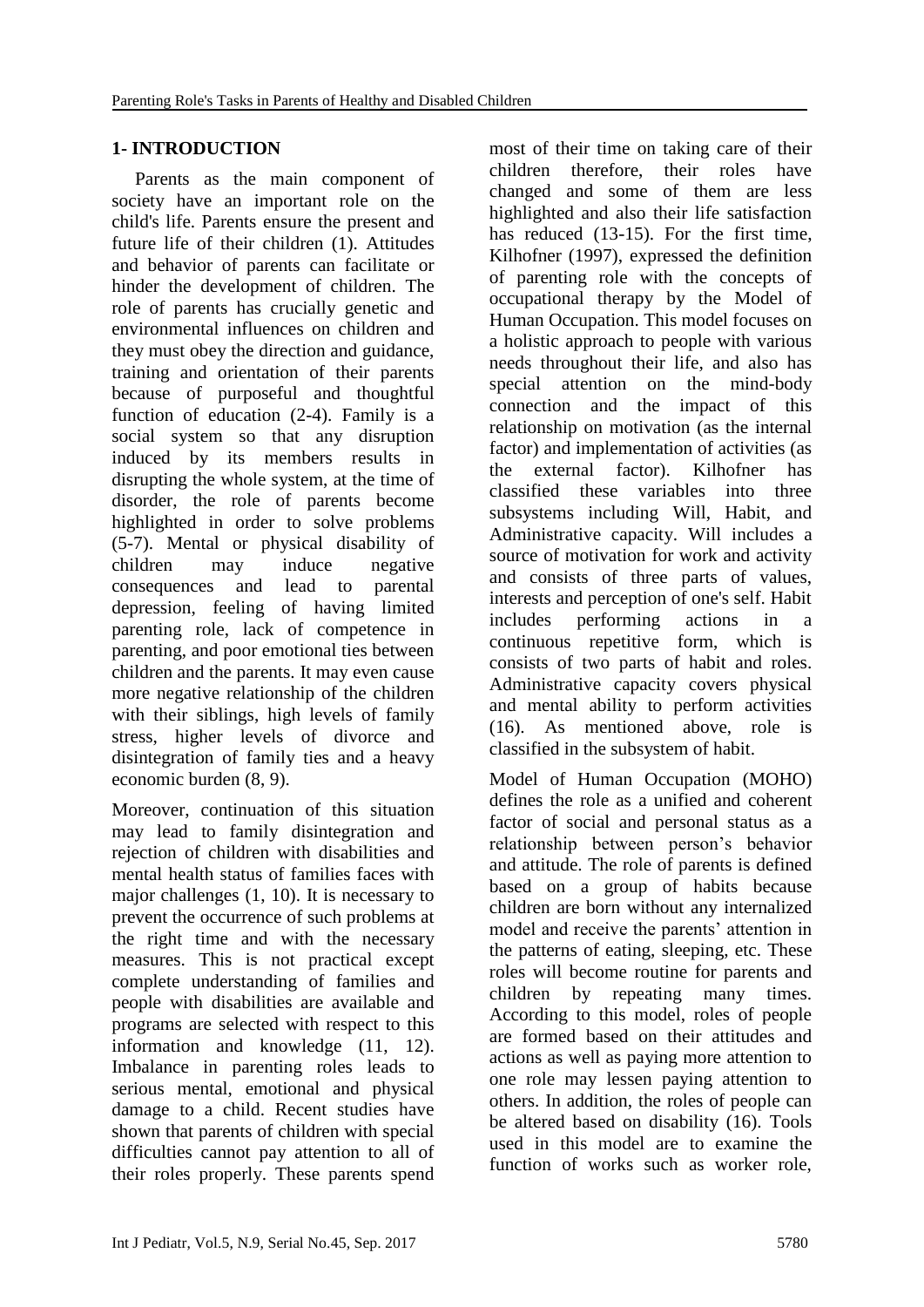parenting role, teacher role, student role, and also Occupational Self-Assessment (OSA) and Worker Role Interview (WRI) which are standardized and have been imported to the domain of the role. In total, this model in the realm of parenting role has no standard tool for evaluation and therefore, based on the principles of human employment model, the standardized questionnaire to evaluate the parenting role's tasks was valid and reliable by Lotfi et al., in Iran [\(1\)](#page-7-0). Because parents have an important role in the treatment and rehabilitation of disabled children, the presence of disabled children in the family can affect their roles and tasks and subsequently reduce their satisfaction and the quality of the life. It is known that the goal of occupational therapy is improving the quality of life. On the other hand, due to lack of similar studies based on this questionnaire and suggestions provided by Lotfi et al., about carrying out a study to identify the precise tasks of parenting role, the aim of this study was to evaluate the tasks of parenting role and to examine how these tasks are performed by parents with healthy and disabled children. It is expected that the findings obtained in our study can reduce the negative impact of disability on various aspects of life in caregivers and their children, establish a balance between the different roles of caregivers and ultimately provide optimal care for better and healthier development of children.

### **2- MATERIALS AND METHODS**

### **2-1. Study design and population**

 At a cross-sectional study, the samples of the study were chosen from the parents of healthy children and parents with at least one disabled child (mental or physical) of Iran (Arak city, Iran) for three years (2013 to 2016).

### **2-2. Methods**

To distribute and collect these questionnaires, a four-person group trained in the corresponding field was selected. Details required about the purpose of study and how to complete questionnaires were provided to parents with healthy and disabled children by this group. Then questionnaires were given to the parents of disabled children to be completed in the rehabilitation centers and for the parents of healthy children. We visited the house of disabled children and asked the parents who were their next door on the right side and have healthy children under 7-year for some information. In cases who did not want to cooperate, we referred to the next neighbor on the same side. If the parents participating in the study do not have the ability to read and write, the questionnaire was completed by another member of the family. It should be noted the time required to complete the questionnaire was 20 minutes. Health or disability of the parents participating in the study was determined by reviewing their medical records. In this study, disability is considered as permanently physical, sensory or mental disability that restricts the person life in respect to others [\(17\)](#page-8-7).

It is worth noting that in this study due to the greater burden of responsibility in charge of child care on mothers and the absence of fathers in the environments of completing questionnaire, they were only completed by the mothers. The impact of factors such as age (year), parental age (year), gender of children (male and female), parents' education (low literate, diploma, bachelor's, master's and doctoral degrees and higher), parent's job (housewife, part-time and full-time), family economic status (low, medium and high), trauma (yes, no), and seizures in children on the performance of tasks of parenting role in the two groups were investigated (**Table.1**). To complete the questionnaire for parents with disabled children of 140 parents, 120 patients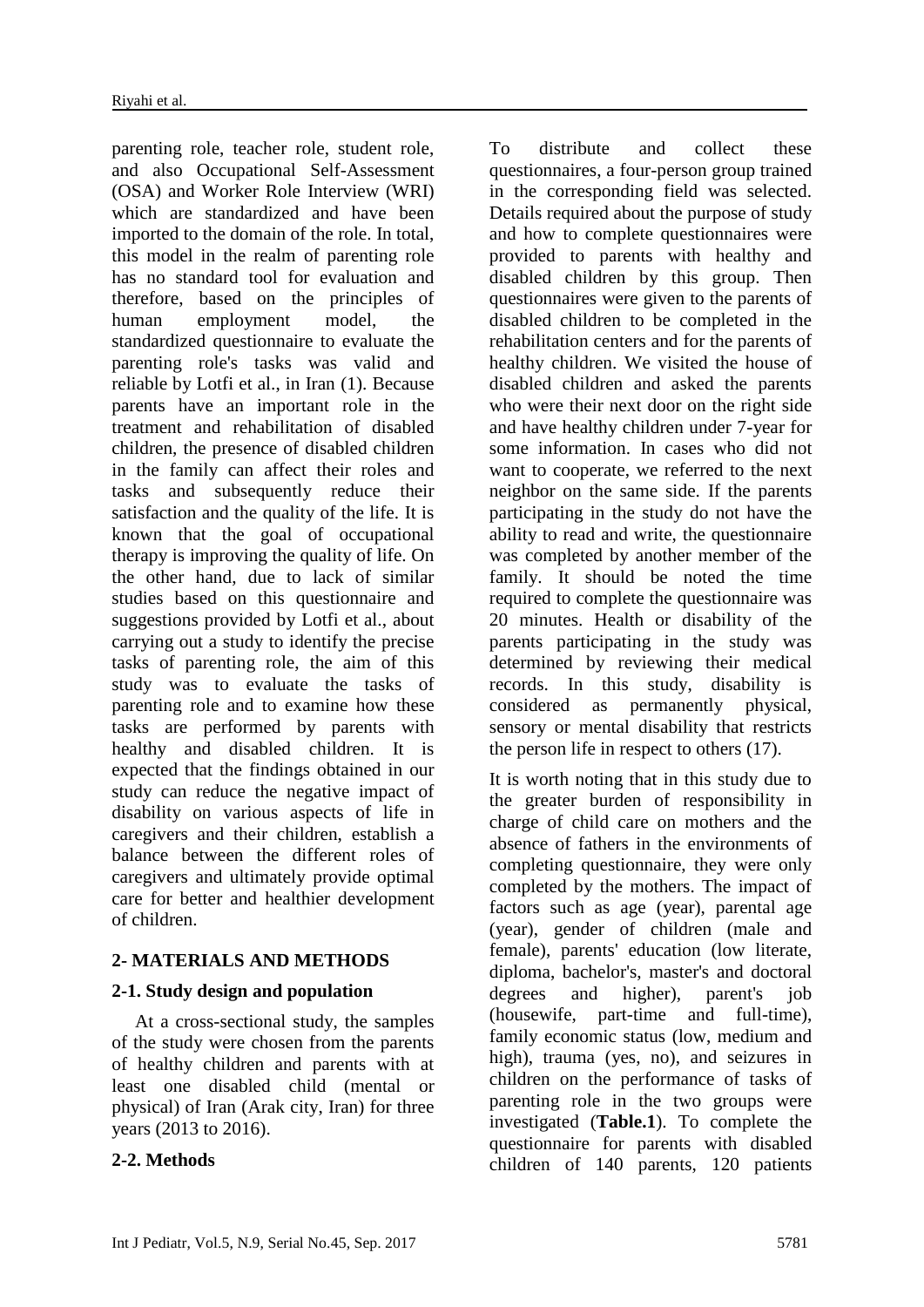participated in the study and for parents of healthy children; we referred to 160 neighbors of disabled children. 120 families were willing to participate in the study that eventually a sample of 240 parents (in other words, 120 cases for each group of parents) was determined. According to a panel of experts which achieved by 4 occupational therapy specialist the type I error (alpha) 0.05, type

II error (beta) 0.1, good care of disabled children in the group (P1) 0.6 and the good care of healthy children (P2) were 0.8. The sample size has been calculated by the following formula and was 105 cases, but we used 120 cases for each group.

$$
c = \frac{(Z(1 - \frac{\alpha}{2}) + Z(1 - \beta))^2 [P_1(1 - P_1) + P_2(1 - P_2)]}{(P_1 - P_2)^2}
$$

| <b>Table-1:</b> Demographic characteristics of disabled and healthy children of under study |                |         |
|---------------------------------------------------------------------------------------------|----------------|---------|
|                                                                                             | Disabled group | Healthy |

| Index                         |                         | Disabled group             |                  | Healthy group       |        |  |
|-------------------------------|-------------------------|----------------------------|------------------|---------------------|--------|--|
|                               |                         | Mean                       | $\overline{SD}$  | Mean                | SD     |  |
|                               | Father                  | 30.41                      | 5.38             | 30.1                | 4.77   |  |
| Age                           | Mother                  | 35.56                      | 6.2              | 35.18               | 4.7    |  |
|                               | Child                   | 3.61                       | 1.62             | 3.9                 | 1.57   |  |
| Index                         |                         | Frequency (percent)        |                  | Frequency (percent) |        |  |
| Gender                        | Female                  | 55(46)                     |                  | 64(53.3)            |        |  |
|                               | Male                    | 65(54)                     |                  | 56(46.7)            |        |  |
| Type of disability            | Mental                  | 25(20.8)                   |                  |                     |        |  |
|                               | Physical                | 59(49.2)                   |                  | $\overline{a}$      |        |  |
|                               | Mental and physical     | 36(30)                     |                  |                     |        |  |
|                               | Under diploma           | 35(29.2)                   |                  | 18(15)              |        |  |
| Maternal educational<br>level | Diploma                 | 55(45.8)                   |                  | 45(37.5)            |        |  |
|                               | Bachelor's degree       | 28(23.3)                   |                  | 41(34.2)            |        |  |
|                               | Master's degree         | 2(1.7)                     |                  | 12(10)              |        |  |
|                               | PhD                     | $\Omega$                   |                  | 4(3.3)              |        |  |
|                               | Under diploma           | 34(28.3)                   |                  | 18(15)              |        |  |
|                               | Diploma                 | 43(35.8)                   |                  | 69(57.5)            |        |  |
| Paternal educational<br>level | Bachelor's degree       | 35(29.2)                   |                  | 27(22.5)            |        |  |
|                               | Master's degree         | 6(5)                       |                  | 5(4.2)              |        |  |
|                               | PhD                     | 2(1.7)                     |                  | 1(0.8)              |        |  |
| Child' caregiver              | Mother                  | 116(96.7)                  |                  | 114(95)             |        |  |
|                               | Others                  | 4(3.3)                     |                  | 6(5)                |        |  |
| Aid of other                  | Yes                     | 29(24.2)                   |                  | 35(29.2)            |        |  |
| members of the                | To some extent          | 63(52.5)                   |                  | 66(55)              |        |  |
| family in child care          | N <sub>o</sub>          | 28(23.3)                   |                  | 19(15.8)            |        |  |
| Economic status               | Low                     | 22(18.8)                   |                  | 10(9.17)            |        |  |
|                               | Moderate                | 95(81.2)                   |                  | 99(90.83)           |        |  |
|                               | High                    | $\Omega$                   |                  | $\Omega$            |        |  |
| Mother's job                  | Housewife               | 99(81.7)                   |                  | 106(88.3)           |        |  |
|                               | Part-time               | 18(15)                     |                  | 11(9.2)             |        |  |
|                               | Full-time               | 4(3.3)                     |                  | 3(2.5)              |        |  |
| Father's job                  | Housewife               | $\Omega$                   |                  | 1(0.8)              |        |  |
|                               | Part-time               | 58(48.3)<br>47(39.2)       |                  |                     |        |  |
|                               | Full-time               | 62(51.7)<br>82(60)         |                  |                     |        |  |
|                               | 1                       | 63(52.5)                   |                  | 60(50)              |        |  |
|                               | $\overline{c}$          | 45(37.5)                   |                  | 50(41.7)            |        |  |
| Number of children            | 3                       |                            | 11(9.2)          |                     | 8(6.7) |  |
|                               | $\overline{\mathbf{4}}$ |                            | 1(0.8)<br>1(0.8) |                     |        |  |
|                               | 5                       | $\boldsymbol{0}$<br>1(0.8) |                  |                     |        |  |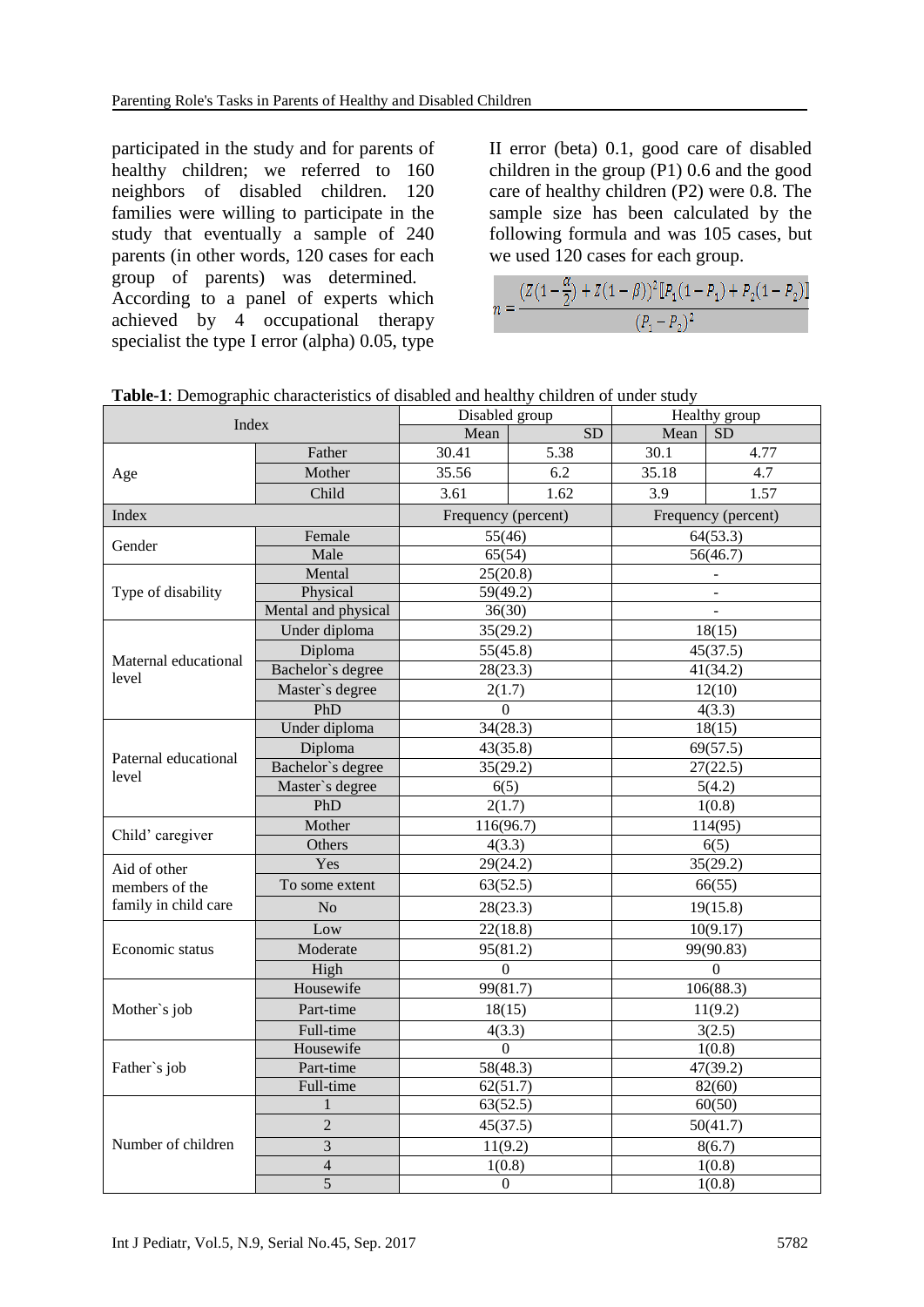### **2-3. Measuring tools: validity and reliability**

The data of parenting role's tasks and demographic information of child and parent were used to the questionnaire. Parenting role's tasks questionnaire was valid and reliable by Lotfi et al. (2014) in Iran [\(1\)](#page-7-0). It is reported that content validity index was 0.93 and the content validity ratio calculated as 0.80 [\(1\)](#page-7-0). The questionnaire has four sections of primary care (16 questions), Leisure (8 questions), education (6 questions) and cognitive understanding improvement (3 questions) which were examined in terms of importance and ability to work. Each question in this questionnaire could take minimum 0 and maximum 9. Therefore, the minimum and maximum of the total questionnaire varied between 0 and 297. It should be noted that the total scores obtained from the columns of the ability to work and the importance were divided by the number of questions corresponding to each section. Meanwhile to determine the total score of the tasks of parenting role, the scores of four sections were summed and divided by the number of sections [\(4\)](#page-7-3). It should be noted that the higher score indicates more ability in performing the tasks of parenting role and its importance for parents.

### **2-4. Ethical consideration**

Consent form was completed for all participants and the approval of Ethics Committee was received from the Arak University of Medical Sciences for the present study (ID number: IR.ARAKMU.REC.1395.119)

# **2-5. Inclusion and exclusion criteria**

Inclusion criteria for the parents with healthy children included having healthy children aged less than 7 years and for parents of children with disabilities having at least one disabled child aged less than 7 years. In addition, some criteria such as

age ranging from 20 to 60 years old, living with spouse at the time of the study, consent for participating in the study, experience of at least three years of residence in the city for both groups of parents. However, the uncertainty of the healthy condition or the inability of parents of surveyed children and lack of desire to continue participating in the study were considered as exclusion criteria.

### **2-6. Data Analyses**

All data collected by questionnaires were analyzed by Stata12.0 software. Independent t- test was used for comparing the parenting roles in terms of gender and economic status, and Pearson correlation coefficient was applied to relationship between parenting role and other factors (age, parental age, education level and occupation of parents, family economic status, history of trauma and seizure in children). Comparison of total score of parenting role in the two groups was done using independent t-test and the tasks of parenting role in four sections were performed based on the non-parametric Mann-Whitney test  $(P=0.05)$ . P-value less than 0.05 were significant.

# **3- RESULT**

 In the group of healthy children, there was observed 64 girls (53.3%) and 56 boys (46.67%), while there were 55 girls (45.83%), and 65 boys (54.17%) in the group of disabled children. There was no significant relationship of performing parenting role based on the gender of the child in both groups. The mean difference of the scores of primary care, leisure, education and improving the cognitive level with regard to the level of ability was significant in both groups of healthy and disabled children (P=0.001). Based on importance degree, the mean scores between two groups of parents had significant difference in primary care, leisure, cognitive level improvement  $(P=0.001)$ , and education  $(P=0.003)$ .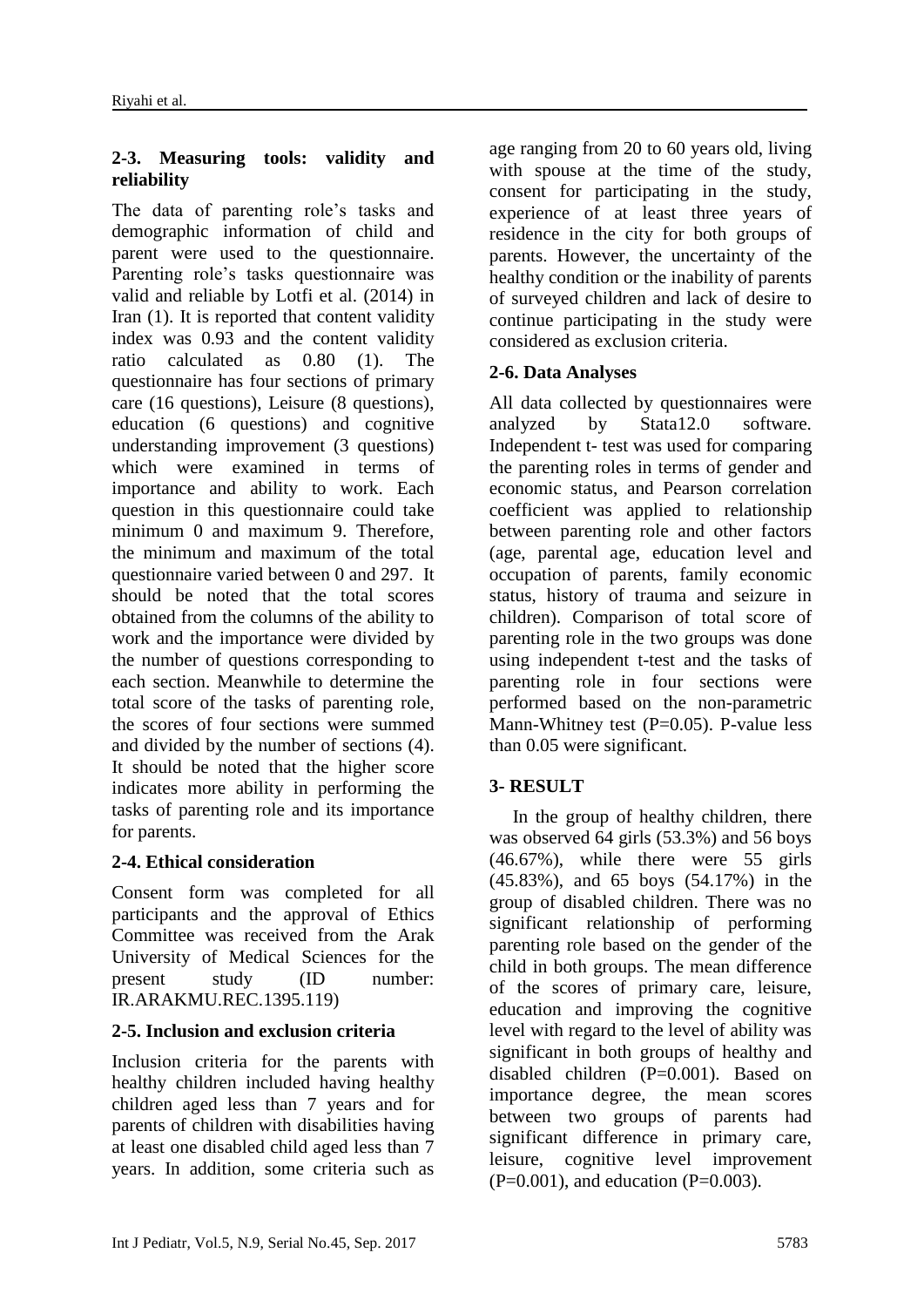A significant difference was obtained in the comparison of the total score of parenting role`s task questionnaire  $(P=0.00)$  and also the comparison of tasks of parenting role between the parents of healthy children and those of disabled children in four areas showed a significant statistical difference (P=0.001).The amount of this difference in improving cognitive level was greater than other areas (**Table.2**).

No significant difference was observed for the group of parents with healthy children, while the relationship between tasks of parenting role and variables of age of mother, father and child except for the age of child which its correlation coefficient was  $r=0.22$  with P-values as 0.93, 0.94 and 0.01, respectively. In contrast, P-values for the group of parents with disabled children were obtained as 0.04, 0.32 and 0.36, respectively which indicates a significant relationship between tasks of parenting role and the age of mother so that the correlation coefficient of -0.18 indicates low negative correlation between these two variables. Maternal educational level significantly influenced the performance of tasks of parenting role in the group of healthy children  $(P=0.01)$ ; while this effect was not observed for the disabled children  $(P=0.71)$ .

Paternal education level had no significant difference in performing tasks of parenting role in two groups of healthy and disabled children and was 0.99 and 0.35, respectively. There was a history of trauma in 6 disabled children (5%) and no relationship was obtained between trauma and the score of tasks of parenting role. In addition, 36 patients (30%) had a history of seizures in the group of children with disabilities and no significant relationship between the history of seizures and the score of parenting role was found (P=0.37). After obtaining equality of variances, no significant difference in comparing the performance of tasks of parenting role in the healthy group  $(P=0.63)$  and disabled group  $(P=0.18)$  was observed based on the economic status.

| Areas                         | Healthy |           | Disabled |           |
|-------------------------------|---------|-----------|----------|-----------|
|                               | Mean    | <b>SD</b> | Mean     | <b>SD</b> |
| Primary care                  | 3.31    | 0.42      | 3.05     | 0.50      |
| Leisure                       | 2.74    | 0.55      | 2.15     | 0.73      |
| Education and training        | 3.52    | 0.81      | 2.99     | 1.11      |
| Improving the cognitive level | 2.48    | 1.04      | 1.81     | 1.20      |
| Total score of parenting role | 3.01    | 0.51      | 2.50     | 0.71      |

**Table-2**: Comparing the Mean ± Standard Deviation of Total Score of the Parenting Role Tasks Questionnaire and the Subscales in parents of Both Groups of the Study

SD: Standard deviation.

# **4- DISCUSSION**

 In this study, it was attempted to compare the performance of the tasks of parenting role in the parents of disabled children (physical-mental) and the parents of healthy children younger than 7 years in the city of Arak-Iran. By comparing the importance and the quality of performing these tasks by parents with healthy children and those with disabled children (physical-mental), role differences can be identified and we can aid parents with disabled children in better performing of their roles as much as possible. One of the results obtained in this study indicates that parenting role in two groups of disabled and healthy children showed a significant difference. This finding is consistent with the results obtained by Ahmadi et al. (2011) titled comparing time use and satisfaction of time management in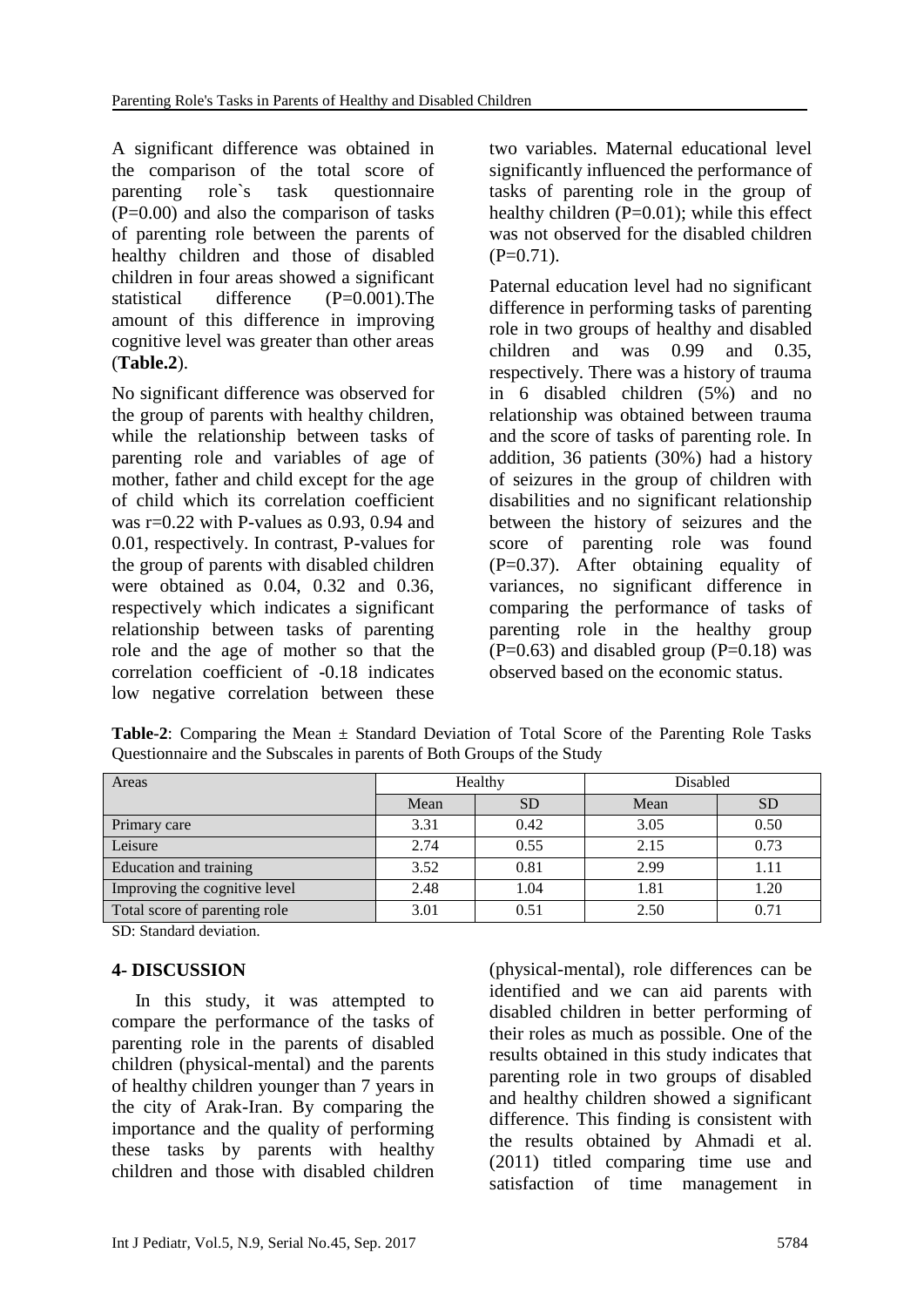mothers of children with cerebral palsy. Since mothers of children with cerebral palsy spent too much time on taking care of their children during day, they do not experience the necessary balance in their different working areas. It should be mentioned that so far similar studies based on this questionnaire have not been done in Iran. The present study was originated based on the suggestion presented by Lotfi et al. (2014) who have been parenting role's tasks questionnaire valid and reliable in Iran [\(1\)](#page-7-0).

There has been carried out a study in order to precisely identify the tasks of parenting role of parents with healthy children in respect to those with disabled children (physical or mental). The performance of tasks of parenting role in two groups of parents of healthy children and disabled ones in four areas of primary care, education, leisure and improving cognitive level had significant difference that the amount of this difference in the area of improving the cognitive level was higher than other areas. It can be interpreted as stating that parents of children with disabilities due to complications of disability pay their attention to other areas of care and they pay less attention to the area of improving cognitive level. It indicates that the presence of disabled child has negative effect on the balance of the performance of tasks of parenting role in various areas so that dealing to one of the areas (such as primary care) results in ignoring other areas(such as leisure) [\(18\)](#page-8-8).

In addition, a significant statistical difference which was observed in the ability and the importance of the tasks of parenting role between parents of healthy and disabled children shows more capabilities of parents of healthy children in performing the tasks of parenting role. Total score of the tasks of parenting role in parents of healthy and disabled children had a significant difference which confirms the negative impact of children with disabilities in the implementation of efficient parenting role's tasks. Based on Pearson correlation coefficient for the relationship between the roles of parents indicates a significant relationship with the age of child. In contrast, there was not a significant relationship between the parenting role and the age of child in the group of disabled children. For the interpretation of this finding, it can be said that with an increase in the age of healthy children and thereafter, empowerment and independence in these children and less dependence to parents, the quality of the performance of the tasks of parenting role increases. In the group of healthy children there was no significant difference between the parenting role with the age of mother (P=0.046) that its correlation coefficient is -0.182.

These results only show evidence of difference and require further study, and also may be interpreted that when mothers get older, their physical and mental abilities decreases and the quality of the performance of the tasks of parenting role declines. The study also showed that there was no significant difference in terms of gender in any of the states which indicate that gender did not affect the quality of the tasks of parenthood.

Regarding the performance of the tasks of parenting role based on the mother's education level, the results suggest that maternal education level has affected the performance of tasks of parenting role in the healthy group and shows a significant difference in the level 0.05 and this was not observed in the disabled group. It can be interpreted that when the education level of mothers with healthy children is higher, it affects the quality of performance of the parenting role. Moreover, performance of the tasks of parenting role in two groups of healthy and disabled children showed that father's education had no significant effect on the performance of the tasks of parenting role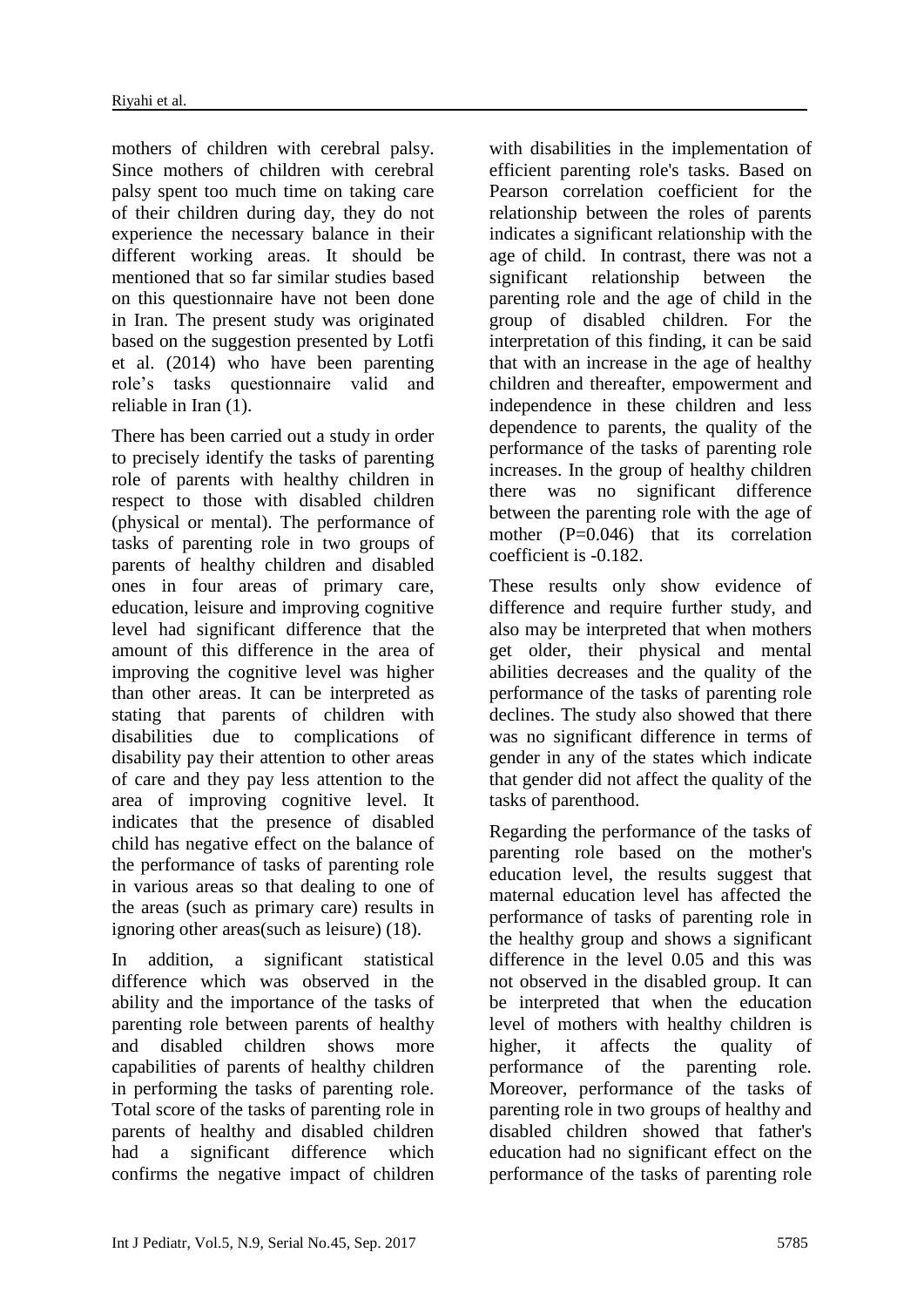in the two groups. This is due to the fact that mothers play the main role in issues relating to the care and rearing of children. In connection with the impact of the seizure on how to perform the tasks of parenthood in the group of children with disabilities, the result indicates the absence of a significant relationship between a history of seizures and the tasks of parents. The fact that seizures had no effect can be related to the limited number of disabled children with the history of seizure (36 children, 30%) in the group. Economic status also has been ineffective on the performance of the tasks of the parenting role in two groups, which may be due to the lack of high economic status against the low and medium economic status of the studied groups.

# **5- CONCLUSION**

 The performance of the tasks of parenting role in four areas of primary care, education, leisure and cognitive improvement in both groups of healthy and disabled children indicated that performing the tasks of parenting role has been significantly different in all four areas in the two groups. It can be interpreted that the presence of disabled child has negative effect on the balance of the performance of tasks of parenting role in various areas so that dealing to one of the areas (such as primary care) cause to ignore other areas (such as leisure).

Total score of the performance of tasks of parenting role showed significant differences in four categories in the two groups which confirms the negative effect of having a disabled child in performing the parenting role tasks. The results of this study can be used to train and promote the health level of parents especially parents with disabled children, develop awareness in these children in regard with losing the balance between parenting role in different areas, find appropriate solutions to solve these problems, improve these roles and

also in policymaking and strategic planning in the area of life skills training and other family-based services. Lack of cooperation of rehabilitation clinics, difficult access to families willing to participate in the study especially parents of children with disabilities, lack of similar studies based on parenting role's tasks questionnaire in Iran, spending a lot of time to access their families and also completing of questionnaires by mothers considering that they had most of the responsibility of taking care of the children and the absence of fathers in the environments of completing the questionnaires were some limitations of this study. At the end, it is recommended that some studies considering the type of disability with the purpose of comparing the parenting role of parents with healthy and disabled children and investigating the performance of tasks of parenting role be carried out in children over 6 years.

# **6- CONFLICT OF INTEREST:** None.

# **7- REFERENCES**

<span id="page-7-0"></span>1. Lotfi A, Rezaee M, PashazadehAzari Z, Yazdani F, Rassafiani M, AkbarzadehBaghban A. Construction and Validation of Parenting Role Tasks Questionnaire in Persian. Rehabilitation Medicine 2014;3(2):22-28.

<span id="page-7-1"></span>2. Nyarko K. Parenting Styles and Children's Academic Performance. Parenting Across Cultures: Springer; 2014. pp. 411-7.

3. Besharat MA, Azizi K, Poursharifi H. The relationship between parenting styles and children's academic achievement in a sample of Iranian families. Procedia-Social and Behavioral Sciences 2011;15:1280-3.

<span id="page-7-3"></span>4. Milevsky A. Parenting styles. Encyclopedia of Adolescence: Springer; 2011. pp. 2032-6.

<span id="page-7-2"></span>5. Waanders C, Mendez JL, Downer JT. Parent characteristics, economic stress and neighborhood context as predictors of parent involvement in preschool children's education.